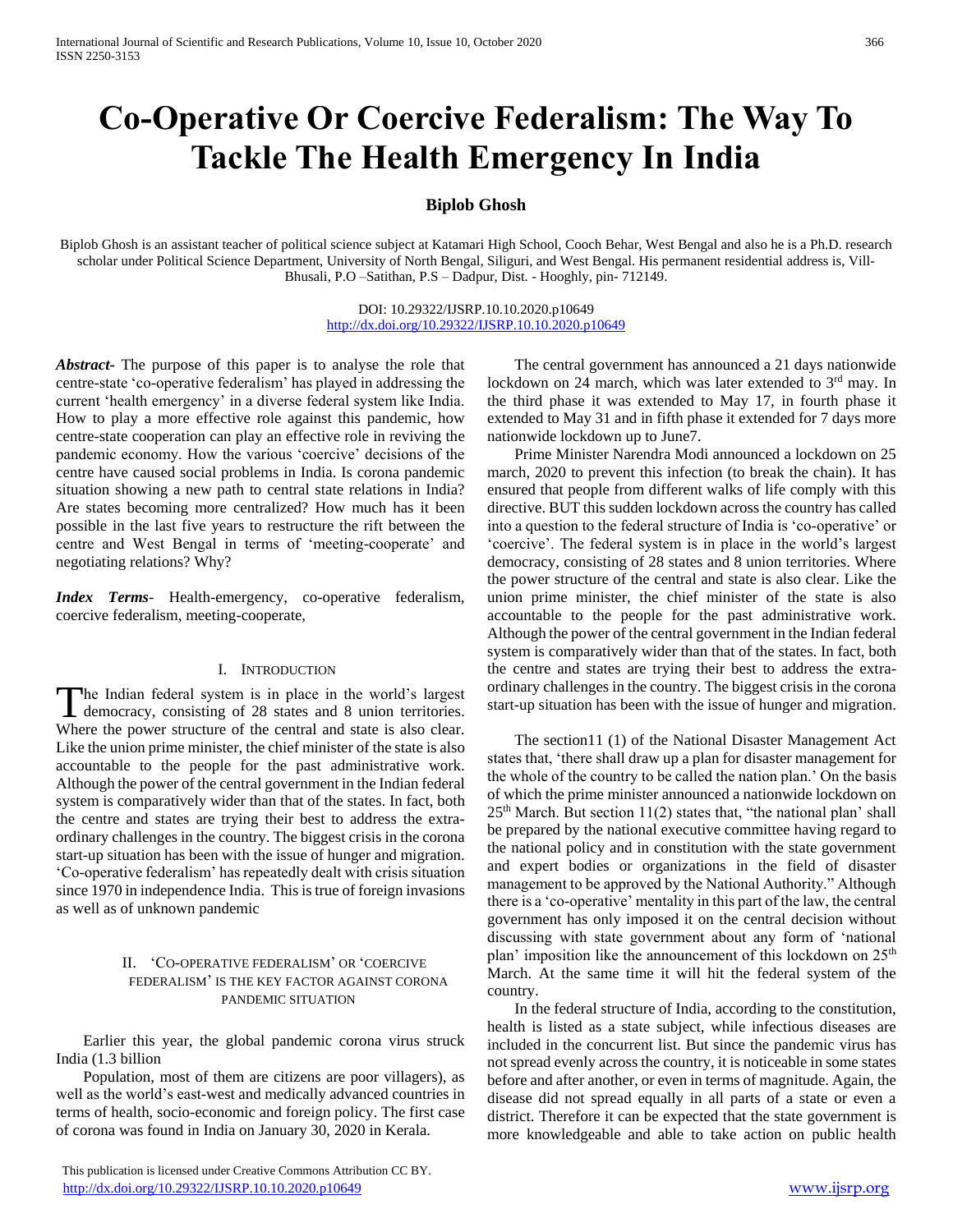issues than the central government. While the level of the virus has been declining in Kerala, on other side Maharashtra has seen an outbreak of the disease. In West Bengal's south Bengal, Kolkata, Howrah, Hooghly and North-24-Parganas etc. districts, while the number of cases of covid-19 infections is higher. While in North Bengal's Cooch Behar and Alipurdwar district the number of cases is zero. That is, states needed to be empowered to act appropriately independently on the nature and course of action against the spread of the disease and on the determination of zones. But the uniform lockdown model guideline of the central government have not been able to curb the spread of such disease on the one hand, India currently has the highest daily infection rate in the world. On the other hand, have made the economic stagnation of the states more difficult. Since the main source of income is closed, the states want to activate some economic activity in the non-containment green zones. The central government will seek to lead, allocate resources and set the right guidelines in that regard. The Indian federal system could have played a stronger role against the corona pandemic if the states had been empowered to operate independently within their constitution jurisdiction.

 We can see the effort of the federalism system of the centre and state governments to take precautionary measures against Covid-19 in the state of emergency in India through the implementation of two laws. One is the Epidemic Disease Act (EDA) 1897 and another is the National Disaster Management Act (NDMA) 2005. Prior to the announcement of a nation-wide lockdown by the central government on March 25, various state government of India like Delhi, Maharashtra, Kerala, Telangana, Karnataka, Hariyana, West Bengal, Goa etc. have taken various precautionary measure to deal with the situation under section 2 of the Epidemic Disease Act 1897.

 Likewise, the government ordered the closure of all types of educational institutions, public swimming pools and cinema halls till March31, which was later gradually increased.

\*All hospitals should have separate concerns for screening of suspected case. In case the person has any such history of travel to affected areas in last 14 days and he/she must remain in home quarantine for 14 days from the day of exposure.

 On the other hand, according to the section 2(A), central government may take measure and prescribed regulations for the inspection of any ship or vessel leaving or arriving at any port and for such detention therefor or of any person intending to sail therein or arriving thereby as may be necessary (en.wikipedia.org/wiki/Epidemic Disease Act 1897).Although this law does not mention the airports. The Home Ministry has prohibited cruise ships, crew or passengers from coronavirus-hit nations to come to India till March 31 under this Act. In addition, the government of India has issued The Epidemic Disease (Amendment) ordinance 2020 on 22.04.2020 stipulating that anyone who attack doctors and health workers is liable to seven years imprisonment. But the law does not give the government to power to deal with a biological emergency situation. The Economic Times published on 22 March 2020, reported on 'How India is fighting corona virus with a colonial-era law on epidemics' that, this may include issue that need to be addressed in order to deal with terrorist attack, biological weapons use, cross a border issues and international spread of disease (Sharma).

 According to the Oxford Covid-19 Government Tracker (OXCGRT) collected data on a scale of 13 indicators such as travel bans, closure of schools, closing public transports, restriction on internal movement, testing etc.(Oxford University Launches World's first COVID-19 government response tracker), gives 'full marks' to India government for lockdown. (@BJP4India, [https://twitter.com/BJP4India/status/1248649441193623554\)](https://twitter.com/BJP4India/status/1248649441193623554). But over time, that is likely to change. India is currently leading

the way in the daily rate of Covid-19 infection and OXCGRT gives 70-80 marks in the index.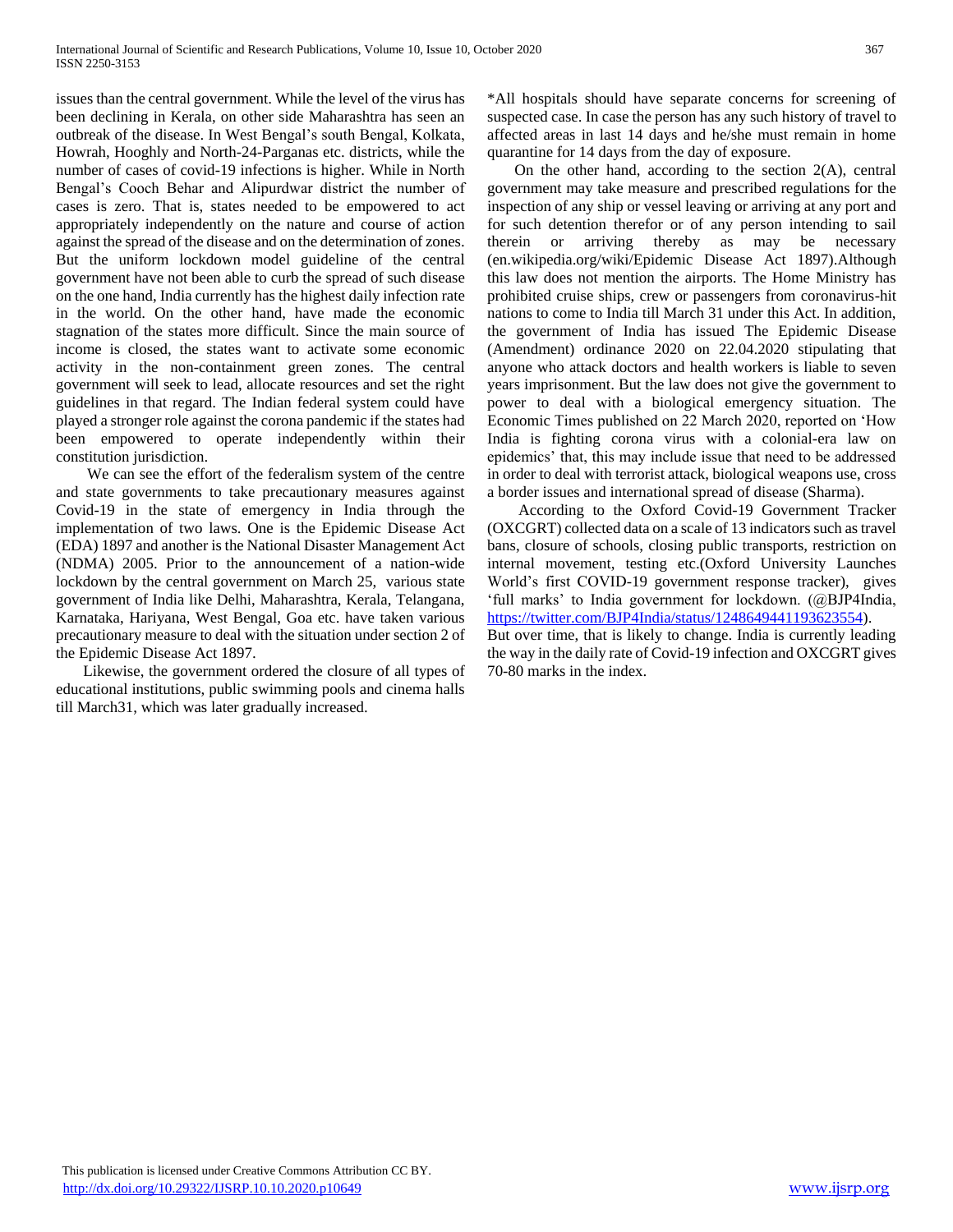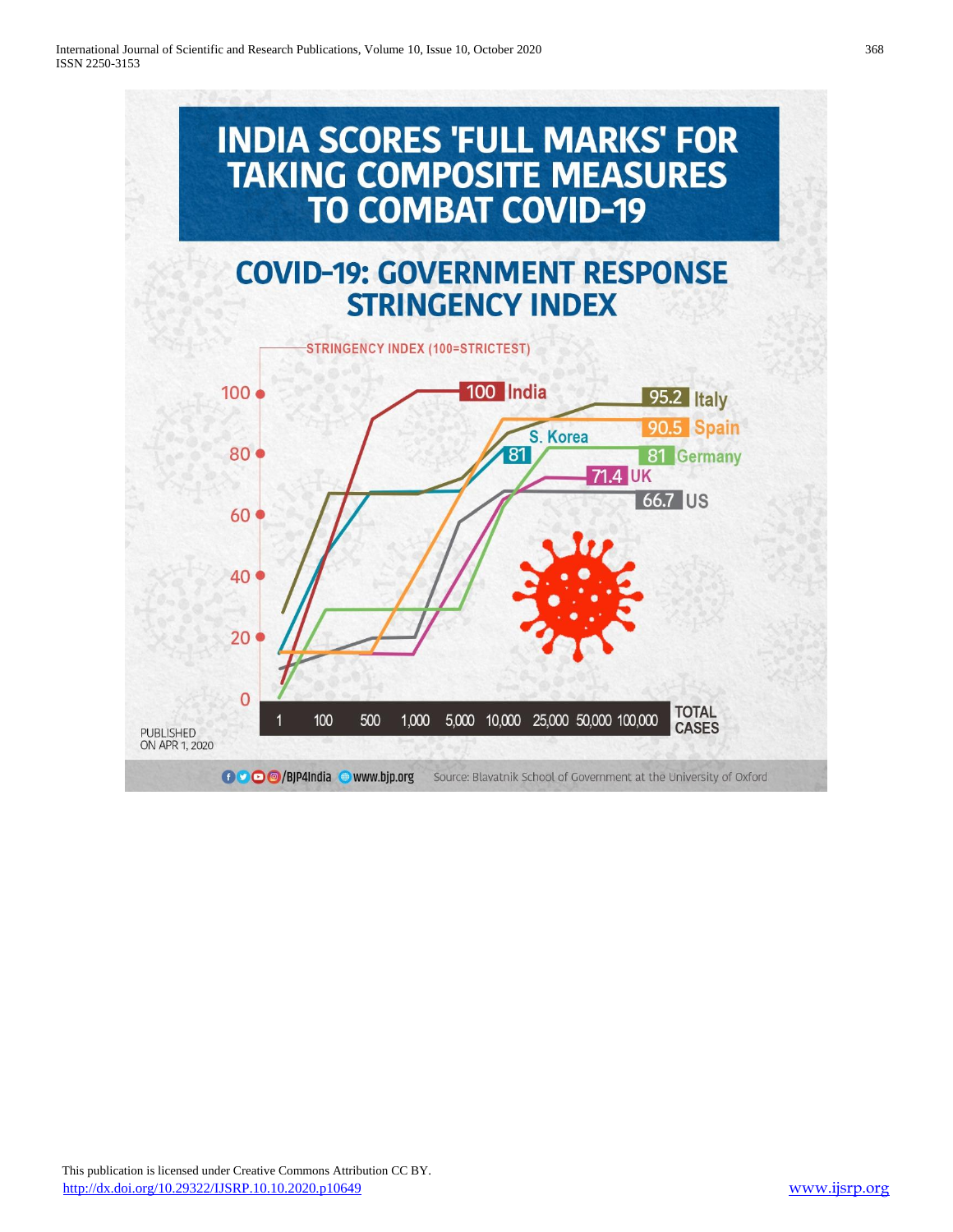# COVID-19: Government Response Stringency Index, Aug 14, 2020

This is a composite measure based on nine response indicators including school closures, workplace closures, and travel bans, rescaled to a value from 0 to 100 (100 = strictest). If policies vary at the subnational level, the index is shown as the response level of the strictest sub-region.



Source: Hale, Webster, Petherick, Phillips, and Kira (2020). Oxford COVID-19 Government Response Tracker - Last updated 6 September, 14:30 (London time)

Note: This index simply records the number and strictness of government policies, and should not be interpreted as 'scoring' the appropriateness or effectiveness of a country's response.

OurWorldInData.org/coronavirus . CC BY

# III. CENTRE'S FINANCIAL BLOCKED POLICY TOWARDS STATES IN PANDEMIC SITUATION:

 Several state governments have enacted the Epidemic Act of 1897 before the centre declared a nationwide lockdown and has taken some limited action against this pandemic. On the other hand, the main source of the state have been shut down and similarly due to non-receipt of arrears of GST compensation by the states, there has been a severe financial crisis in the state. But the state governments have been working from the front to tackle this Covid19 pandemic. This means that a sufficient amount of central allocation is required for SDRMA. To this end, on March 14, MHA declared Covid19 as a 'notified disaster' and decided to allocate Rs29, 000 crore to SDRF in 2020-21 financial year. The central government allocated Rs11, 000 crore in the first phase. Although we do not see example of a neutral federal structure in this allocation. According to the Hindu newspaper published on 3 April that Maharashtra, where the highest number of infected people on Covid19, has been allocated RS1, 611 crore, while Kerala, which has the second highest number of Covid-19 cases, has been allocated RS157 crore. Again a relatively less affected state has been allocated Rs966 crore and Rs910 in Madhya Pradesh. IN Addition, Rs802 crore has been allocated to Odisha, Rs740 crore to Rajasthan, Rs708 crore to Bihar, Rs662 to Gujrat, Rs555 crore to Andhra Pradesh, Rs510crore to Tamil Nadu, Rs505 crore to West Bengal, Rs468 crore to Uttara khan, Rs308 crore to Assam, Rs247 crore to Punjab, Rs395 crore to Karnataka (Special Correspondent, Corona virus| Centre releases RS11, 092 crore under State Disaster Management Fund). It is felt that in the fight

against Covid-19 pandemic, there is a need for adequate funds transfer from the central government to the states.

 Although the Ministry of Corporate Affairs (MCA) on 28 March has announced that the central government's public charitable trust PM Cares Fund has given exemption from CSR expenditure under seventh schedule of the Companies Act2013. But they did not bring the Chief Minister's Relief Fund or State Relief Fund for Covid19 under this exemption. In this regard, a circular was issued by the Ministry of Corporate Affairs on 10April stating that, CM Relief fund for Covid19 would not be counted as a part of company CSR obligations. The Financial Express published on 17 April, title on 'West Bengal FM writes to Nirmala Sitaraman to allow corporate funds for Covid-19 from CSR kitty' stated that, this was demanded in a video conference of the Chief Ministers with the Prime Minister on 11 April and on 16 April the Finance Minister of West Bengal made this demand in a letter to the central government (PTI). However, the MCA circular on 23 March stated that, "spending of CSR Funds for Covid19 is eligible CSR activity" (HT Correspondent, Make donation to CM relief fund part of CSR: West Bengal FM Amit Mitra).

 Secondly, the states have been repeatedly asked by the central government to pay the arrears of GST soon. Meet the GST commitment of the central government during this financial crisis will further strengthen its federal relations and structure. The Kerala government has demanded Rs3000 crore pending GST compensation from the central government as well as a 50% revenue deficit grants which is Rs15, 323 crore (PTI). In this regard Punjab's Finance Minister Manpriet Singh Badal speak that dues are pending from April to all states … the compensation has only been received up to March 2020. 4months of dues are still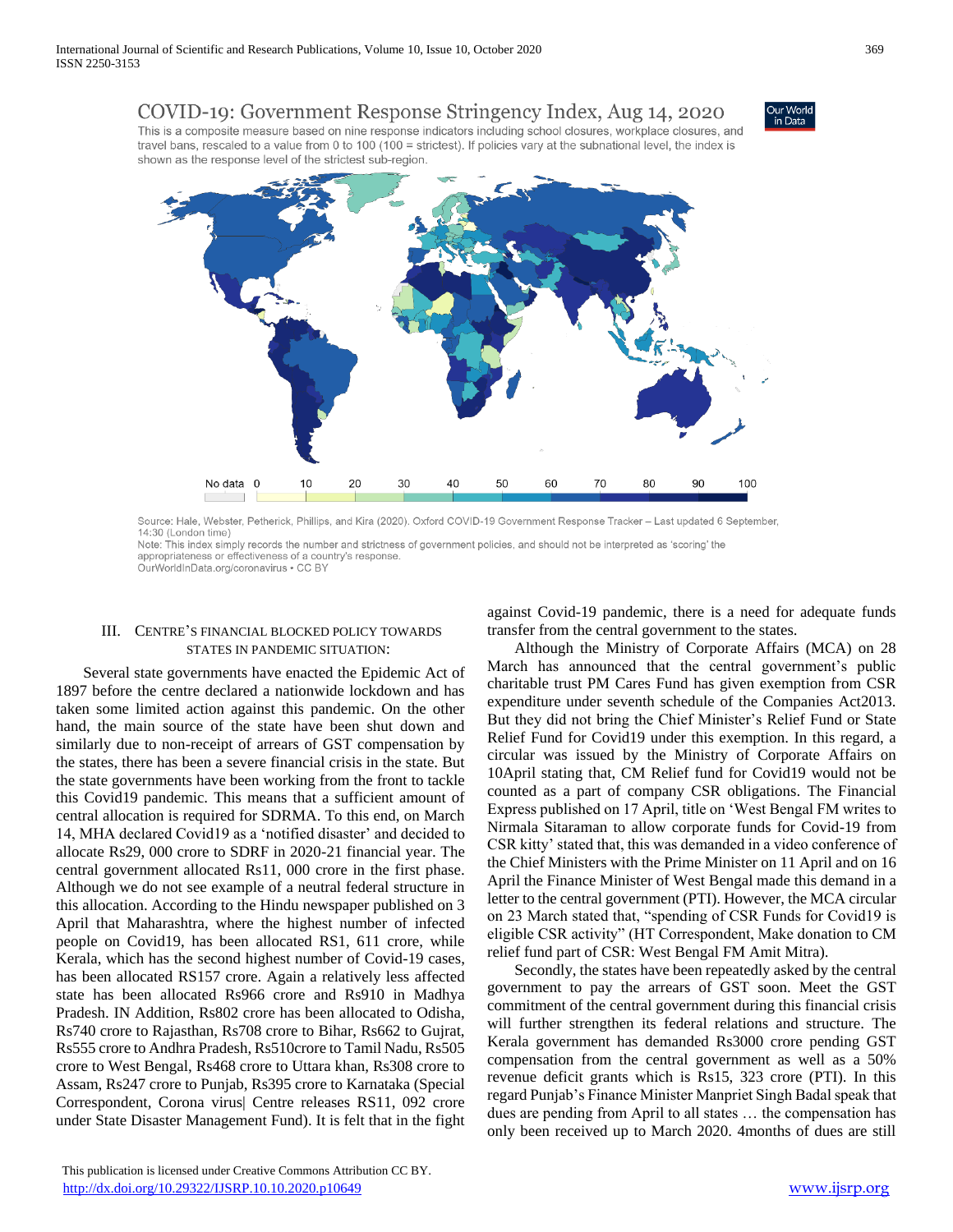pending. April, May, June and now July2020. 4months of pending dues is equivalent to 2 months of salary bill of all Punjab employees. In fact, all the arrears for FY19-20 have been settled by giving Rs1.65crore. But GST compensation is due from April, 2020. Since revenue short fall has worsened due to Covid19. GST collection has reduced 41% comparatively with previous year (ENS Economic Bureau, States voice concern over pending FY 21 GST dues). On the other side, According to the Business World newspaper published on 25 Aug stated that, State governments has been loss almost 6.2 lakh crore due to loss of earning from SGST, revenue from centre and additional expenditure by states government in the pandemic situation (ET Bureau).

## IV. APOLITICAL APPROACH OF THE CENTRAL GOVERNMENT TOWARDS STATES:

The central government announced 20 step on 13<sup>th</sup> April to tackling corona virus, notable among these are—

 1. An app called 'Arogya Setu' was launched to make citizens aware of the corona virus.

 2. All women registered under 'Ujjwala scheme' are given free LPG refill for next three months.

 3.6 Crore farmers who are registered under the 'PM-Kisan scheme' will be paid RS 6000.

 4. The MGNREGA project offers daily wages of RS 202 and an additional RS 2,000.

 5. Three thousand sixty six crore rupees financial assistance has been allocated for two crore construction workers from the Building Construction Workers Fund.

 6. 1400 crore are allocated for old age persons, widows and disabled peoples under the 'National Social Assistance Programme'.

 7. 20 crore women 'Jan Dhan Yojana' account holders will get RS 500 for three months.

 8. RS 50 lakh per person insured for health workers who do not fight pandemic.

 9. 12 million metric tons of food grains are allocated for the 'Prime Ministers poor welfare scheme' for the months of April to June. (20 days, 20 step: A look at government, Hindusthan times)

 According, to the latest data, more than 9.26 crore families have received gas in the prime minister 'Ujjwala Yojana' Project most of which are in Uttar Pradesh(15 million) , West Bengal (78.47 lakh), Bihar (77.51lakh), Madhya Pradesh (63.31 lakh ), Rajasthan (55.34lakh) . Financial Express published on 8March, on the title 'Ujjwala Scheme: UP, WB, Bihar top the list of free LPG connection scheme for poor' states that, nearly, 70,000 free gas connected are being issued in this scheme, over 40% beneficiaries are SC/ST (Krishnanand Tripathi).

 According to the Economic Times published on 9April, Under the 'Pradhan Mantri Garib Kalyan' Package, 10,315 crore rupees have been credited to 20.62 crore women 'Jan Dhan' account holders by the end of April first week, as ex-gratia payment of RS. 500 would be credited for next three months. Whose maximum of account are in– Uttar Pradesh (63,691,269), West Bengal (37,509,570), Madhya Pradesh (32,894,010), Rajasthan (27,081,245), and Maharashtra (27,055,642) (PTI). Therefore, the announcement of the payment of ex-gratia to 20.62 crore women under the central government's poor welfare scheme package

 This publication is licensed under Creative Commons Attribution CC BY. <http://dx.doi.org/10.29322/IJSRP.10.10.2020.p10649> [www.ijsrp.org](http://ijsrp.org/)

states that the first-line beneficiary states, except Uttar Pradesh and Madhya Pradesh, are under the control of the opposition .

'Prime Minister's Garib Kalyan Rojgar Abhiyaan' in a situation affecting the return of migrant to India, which seek to provide livelihood opportunities to them along with other rural citizens. The Financial Express published on 20June, under the title 'Garib Kalyan Rojgar Abhiyaan highlights' that the programme lasts for 125 days, with 25 types of work that will seek to develop rural infrastructure, at least 25,000 migrant workers in a district who returned home in the states like Bihar, Uttar Pradesh, Madhya Pradesh, Rajasthan, Jharkhand and Odisha RS.50, 000 has been allocated for the development of villagers particularly to give jobs to workers (FE Online). But this scheme is not for all migrant labourers though out India or other states of India.

 The Indian Express published on 8June states that among the state Uttar Pradesh has said 21.69 lakh workers had returned , Bihar has said 10 lakh , Maharashtra has said 11 lakh have left the state and Gujrat said 20.05 lakh had gone back to home (Chisti, Explained :How many migrant workers displaced ? arrange of estimates). Although in a state like West Bengal about a few lakh workers came back from outside the states, no district of West Bengal was brought under this scheme. This is depriving the interest of migrant labours of their interest which is not desirable. The state official of West Bengal said to Hindusthan Times that, about 10,000 of the 3 lakh workers who had returned have go back to the states after taking the medical certificates (Pal, Covid – free' document in hand).

 The centre has agreed to spend RS. 9460 crore and the state RS 4880 crore increase fish production. Arrangements were made to pay RS. 5763 to the fisheries. It also arranges a 60:40ratio of centre-state micro Food Processing Enterprise Scheme (ET Bureau, Cabinet clears food processing Scheme). The Hindu published on 17 June shows that, Odisha government has launches door to door covid-19 survey by ASHA and Anganwadi workers. About five and a half lakh migrant workers have returned to the state (Special Correspondent, Odisha government launch door to door survey).

#### V. LEGALITY OF CENTRE'S INTERVENTION ON STATES

 At present, the country's authoritarian populist leader are expanding their authority by taking advantage of the health emergency situation. The Economic Times published on 4 May stated that, "It is not just the USA where president Donald Trump has tried to turn residents of certain states against their own governor , In India , the ministry of Home Affairs run by Prime Minister Narendra Modi no-2 has begun sending out ' investigation team ' to harass states run by the opposition , such as West Bengal " (Sharma, Corona virus is straining) .Home Ministry on April 20 , said in a statement that violation of lockdown and covid-19 situation is specially serious in Mumbai, Pune , Indore, Jaipur , Kolkata and a few other places in West Bengal .Similarly , 6 IMCT teams were sent to Maharashtra ,West Bengal , Madhya Pradesh and Rajasthan for on-the spot inspection. Jayatri Nag reported to the Mumbai Mirror that, According to the Health Ministry rate was recorded in West Bengal at 9.57% where on 5<sup>th</sup> May, the IMCT team sent to the state had said that the morality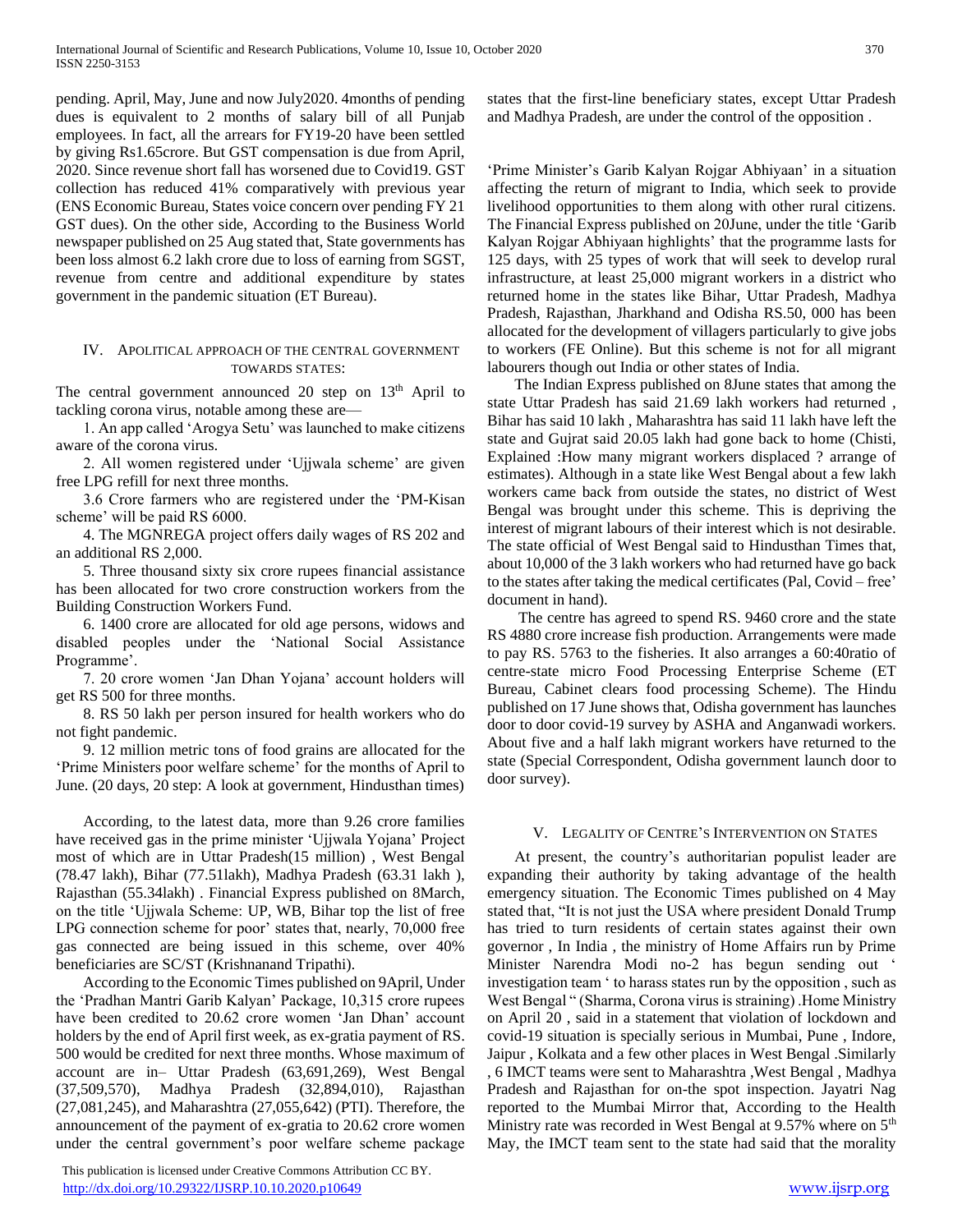rate in West Bengal is 12.8%, the figure stood lower in Maharashtra, where the morality rate is 3.85%, higher than the national average.

 West Bengal chief minister Mamata Banerjee tweeted on 20 April, 2020 that "we welcome all constructive support and suggestion especially from the central government in negotiating 'the # covid-19 crisis "(twitter @mamata official. April20).However, In a communication between state's chief secretary and Ministry of Home affairs states that the central government has taken step to so in the greater interest of the common general public (Singh, Inter-Ministerial central teams).

## VI. REFLECTION OF CENTRAL-STATE RELATION ON MIGRANT WORKERS ISSUE:

 According to the 2011 census, 45.6 crore peoples migrant to India, from 31% in 2001, of these, UP, Bihar has the highest number of migrants going to work in other states and Maharashtra and Delhi have the highest number of arrivals (Madhunika Iyer, migration in India).

 Although, some protections are provided for migrant workers under the Inter-state Migrant Workmen Act 1979, employers need to be licensed and migrant workers must be registered by the government. On the other hand, these inter-state migrants do not get the benefit of PDS till they get a new card from the host state by depositing their ration card in the home state.

 A nationwide lockdown due to the corona pandemic situation has prompted interest migrant workers to return to their home state. Although late From 1 may to 3 June, more than 58 lakh workers returned to home by train about 41 lakh workers by bus. On March 28 and April 29 the ministry of home affairs allowed states to spend to bring in migrant workers from the State Disaster Response Fund. The Republic World published on 30 April stated that the central government on 28 march urged the state government to utilise RS 29000 crore from SDRF to help vulnerable by providing food and shelter to migrant labours Centres Continuous Efforts to.

 1 April Ministry of Health and Family Affairs instructs state to provide food and medical services for migrant workers. Subsequently, on 14 may, the Ministry of Finance directed to migrants workers and to start the One Nation One Ration scheme from March 2021. The Supreme Court in 9 June ordered; directed all states to arrange for the return of willing workers to their respective states within 15 days and to arrange for registration and skills (Times of India, Huge gaps in migrant data). Section 11(3)(b) under the Disaster Management Act 2005 stated that measures to be taken for the integration of mitigation measures in the development plans', although the development plan adopted by the government talks about integration, preparedness and capacity building among the centre and states , the government's experience in repatriating migrants labourer to their home states can be noticed.

 Another thing is noticeable that, Section 11 (3) and (4) stated that 'appropriate provision shall be made by the central government for financing the measures to be carried out under the national plan'. Although the central government has announced a financial package in this regard, it has not taken effective action against the migrant workers and has only shifted the responsibility to the state government. The centre should have taken appropriate

 This publication is licensed under Creative Commons Attribution CC BY. <http://dx.doi.org/10.29322/IJSRP.10.10.2020.p10649> [www.ijsrp.org](http://ijsrp.org/)

action in this regard as the financial resources of the state government were less at this time. Shraddha Sharma has speak in the 'Legal Service India' that, "In the pandemic, the state as well as central government failed to provide adequate relief to the stranded migrant workers and grossly violated their basis health and sanitation facilities to the migrant workers during the pandemic and they should be received back home in a safe and dignified manner" (Sharma, Migrant Labour Crisis in India).

# **VII.** CENTRE-STATE MEETING-COOPERATISM IN PANDEMIC **SITUATION**

 Maintaining the federal pattern in this pandemic situation is an exceptional challenge and opportunity for the central government. Balveer Arora says that the states were the frontline for this combat against covid-19 to the extent that Prime Minister Modi was obliged to consult chief ministers through video conference thrice within a short span of time something that had been missing during the last six years on other issues (Arora, Centre has chosen to assert authority).

 To deal with the coronavirus pandemic, the centre and all the states came together in a discussion on March 12 to work shoulder and formulate and implement 5the policy. The chief minister of West Bengal has made it clear that this is not the time to politicize and this is not the time to highlight the differences between the states and centre. At this time, the centre and state need to work together, help to people and invest in public health. He spoke to the prime minister about the more testing centre and funding so that the states can deal with this real emergency in a fair way. In fact, through this video conference, the centre and states trying to give the right direction to the states by removing the political opposition. In fact, states and centre are currently located on the same page.

 The prime minister second video conference with the chief ministers of all the states focused on the issues to combat the spread of corona virus are basically, cheek the spread of corona virus, movement of migrants, availability of essential and contact tracing of Tablighi Jamaat participations are likely to come up for discussion (PTI).

 On 27 April prime minister's virtual meeting with the chief ministers of various state government discussed on several issues such as lock down extension to combat further spread of covid-19, the state of economy and lifting of restriction etc. Union Home Ministry stated that around 2crore people have been given employment through the Mahatma Gandhi National Rural Employment Guarantee Act., till 27 April, 2020. (Corona virus highlights, Business Today, April27, 2020)

 In the fifth meeting of the prime minister chief ministers in the corona episode situation, prime minister Narendra Modi assured the chief ministers of all states that the open up about the economy . He also said that 'government decided to invite all chief minister to speak before a considered view is taken on the matter. The prime minister speak " I request you all to share with me by 15<sup>th</sup> May, a broad strategy on how each one of you would want to deal with the lock down regime in your particular states"( NDTV; Prime minister modi asks states for blueprint on next phase of lockdown :10 points,12 May,2020).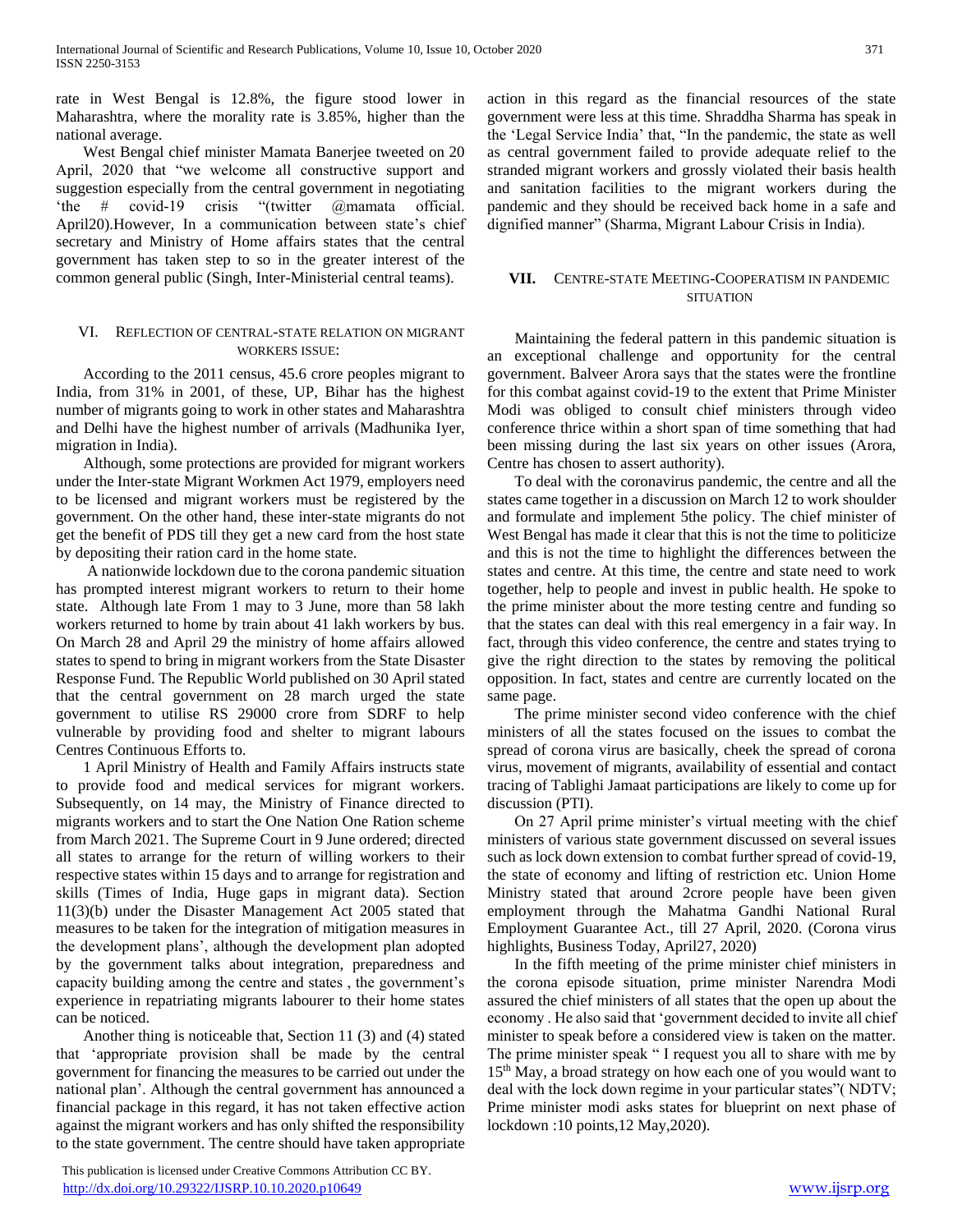In this case we can see the cooperative federalism mentality of bringing the states of the central government together. On the other hand, the states despite their difference with the centre have conveyed a massage to the centre policy by participating in the meeting. The states of Maharashtra, Punjab, Assam and Telangana has voted in favour of the lockdown extension. However, Delhi chief minister who has repeatedly drawn attention to the loss of revenue for the city-state, said economic activity should resume in the capital, except in corona virus containment zones which are in strict lock down to check the spread of the virus" (Sharma and Prabhu, Prime minister Modi asks states for blue print on next phase of lock down; 10 points). Agreeing with this, the chief minister of Kerala demanded that the states be given the power to determine the boundaries of the lock down. He also said ' the states face different challenges and therefore should be given the freedom to make reasonable changes to the guidelines relating to the lock down(Sharma and Prabhu, Prime minister Modi askes states for blue print on next phase of lockdown;10 points). Haryana chief minister Monohar Lal Khattar has similarly called for the introduction of economic activities in the state. Originally, West Bengal chief minister Mamata Banerjee said that the central government should give equal status to all the state so that Team India could work together in this situation. She said," this is not the time to play politics. Nobody ever asks our opinion…… don't bulldoze the federal structure "(Relaxing lockdown restarting economy what the prime minister and chief ministers said, THE QUINT).

 In the minds of migrant workers in the speeches of all states, prime minister in his opening remarks, Prime Minister Modi spoke about migrants, starting that he understands their need to go home. From May 11, limited special trains will run between Delhi and 14 states. Prime minister thanks to all chief minister for proactive role against covid-19 and their grass root level experience (FP Staff, Coronavirus out break up dates). The chief minister of Chhattisgarh demanded RS. 30,000 crore for implementing relief and welfare schemes and separate power of the states for determining green, orange and red zones.

 In a large populous country like India, the death toll was 673,904 as on 05.07.2020, but the death toll was 2.86%, which is relatively low. In fact, the challenge for the government is to address the issue of coordination between ' live and livelihood', 'current need and future requirement'. On the first day of the sixth virtual conference of the prime minister with the chief ministers of the states of Punjab, Kerala, Assam , Uttarakhand, Jharkhand, Chhattisgarh, Himachal Pradesh, Goa, Puducherry and six northeast states. The LT. Governor of Chandigarh, Andaman Nicobar Island, Dadra & Nagar Haveli and Lakshadweep are also attended this meeting.

 On the one hand, the prime minister asked the other states to follow the strategic model of the Punjab government which has successfully tackled this pandemic. Similarly, there has been a request from the states to the centre to work together to tackle the covid-19 affected economy. On the other hand, the prime minister lauded the efforts of the Uttarakhand government to build an 'Atma Nirbhar Bharat' (Shrivastava, Coronavirus crisis). The prime minister has said that ' India's fight against corona virus will be remembered in the future for how we work together and served as an example of cooperative federalism' (Saxena, India's fight against covid-19 will be remembered) .

# VIII. CONCLUSION

 Cooperative, flexible federalism like India has need to play an effective role in such health emergency situation. Although in many countries of the world, such as the USA, the issue was not given due importance until the president's declaration of national emergency on March 13, although it was spread across the country. The federal system did not respond properly at first, because inadequate bio-surveillance, 'there are not enough test to go around, a major problem for states as they begin to consider lifting stay at home orders and easing social distancing restriction (Gerstein, Epic Fail), Emergency management personnel in states and local area, chain for distributing information and supply has failed to play an effective role in tackling this crisis. Although the states of India were able to take independent action in the first phase of the covid-19, like lockdown announcement, schools and others educational institutions, cinema halls, swimming polls etc. closing. But the central government later started misusing the NDMA act on the states especially the non-BJP ruled states. Where it is stated in section 11(1) and (2) of the NDMA act that, to draw up a national plan for the whole country with consultation with state government. But the central government suddenly announced a nationwide lockdown on 25 March without any prior consent and planning with the state governments, which triggered a food crisis, unemployment and a plight of migrant workers across the country. Which was originally issued without consulting the states in dealing with the covid-19 situation, similar to the demonetization, CAA. In that case, the states did not have time to repatriate migrant workers or provide adequate resources for them. So that the life of migrant labourers ended in street death. In a country where 85% of the total workers are employed in the informal sector, who are contribute 50% to the national income of the country, economic protection should have been provided by the central government and the states.

 The first step in this regard was taken by the chief minister of West Bengal, who on March26 informed the eighteen state government to rescue the migrants and to take cooperative steps. Maharashtra government announced 480 million package, Kerala government builds relief camp shelter. The important role of the central government is to lead in the right direction, to provide financial assistance as well as to increase the revenue of the states, employment, health, law and order.

 While the announcement of a lockdown against covid-19 was initially easy, the uniform and rigid approach of the centre in the Indian federal system is not desirable. In the crisis situation, it is important to reconcile the two units of the federation and civil society, although this has not been largely effective.

 In fact, the central control of the traditional federal system and the enigma of more states autonomous has been developed in India on the principle of cooperative federalism based on its own policy, we hope that India is active in overcoming the pandemic situation through cooperative relations. However, this crisis has largely suppressed the extreme conflict in India over the centre a few month ago. It is our hope that the level of development of the country will reach all the people at the same rate and similarly, the central government will harmonize the activism and demands of the states in this regard.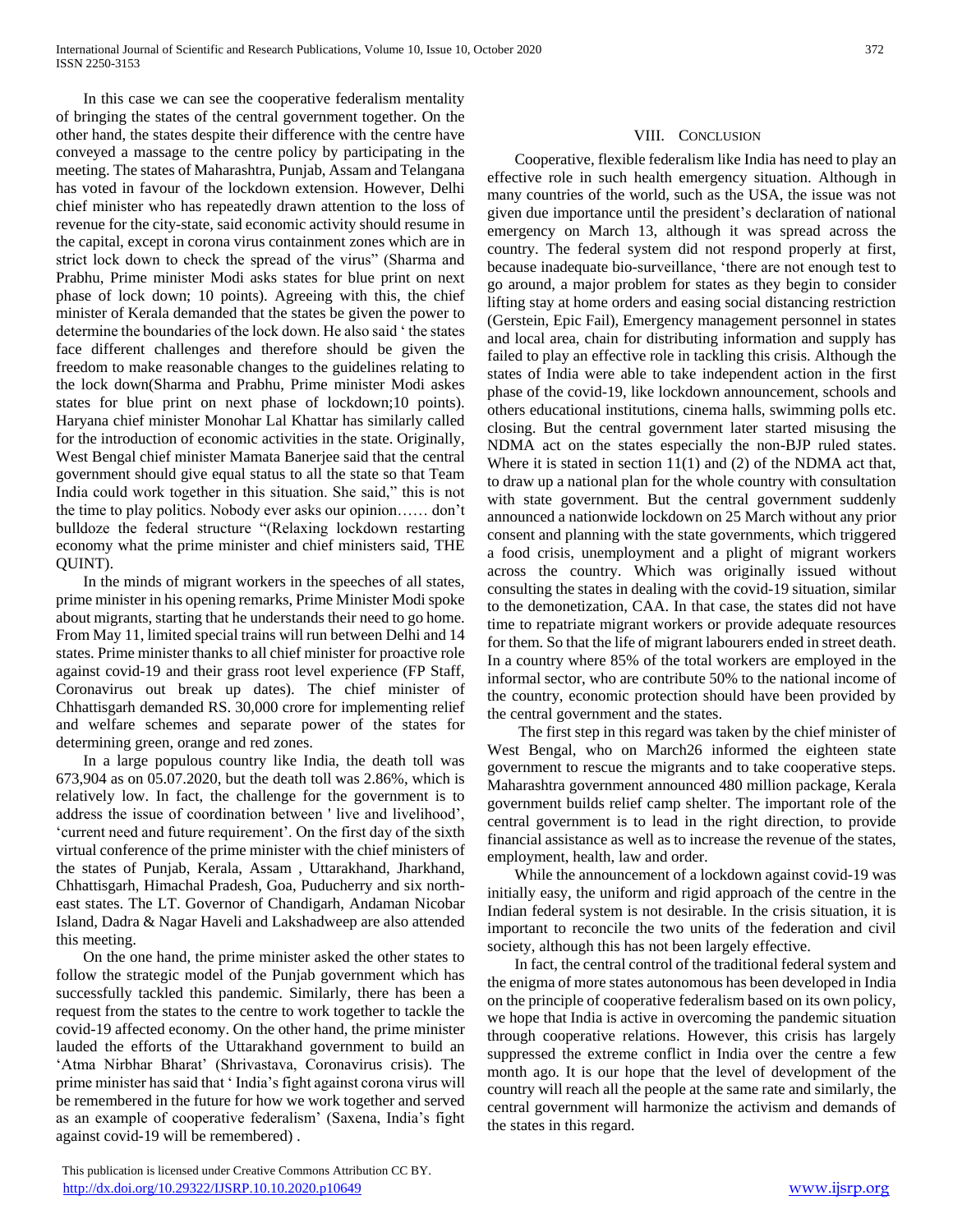#### **REFERENCES**

- [1] Sharma, Shantanu, Nandan. "How India is fighting corona virus with a colonial-era law on." The Economic Times, March22, 2020.
- [2] https://economictimes.indiatimes.com/news/politics-and-nation/howindia-is-fighting- coronavirus-with-a-colonial-era-law-onepidemics/articleshow/74752473.cms
- [3] Special Correspondent. "Corona virus| Centre releases RS11, 092 crore under State Disaster Management Fund." The Hindu, 3 April, 2020. https://www.thehindu.com/news/national/centre-releases-11092-croreunder-sdrmf/article31251774.ece#!
- [4] PTI. "West Bengal FM writes to Nirmala Sitharaman to allow corporate funds for Covid-19 from CSR kitty." Financial Express, 17April, 2020. https://www.financialexpress.com/economy/west-bengal-fm-writes-tonirmala-sitharaman-to-allow-corporate-funds-for-covid-19-from-csrkitty/1931455 .
- [5] HT Correspondent. "Make donation to CM relief fund part of CSR: West Bengal FM Amit Mitra." Hindusthan Times. 17April, 2020. https://www.hindustantimes.com/india-news/make-donation-to-cm-relieffund-part-of-csr-west-bengal-fm-amit-mitra/story-40y4IpLKWZoFWMaamkyiiO.html.
- [6] ENS Economic Bureau." States voice concern over pending FY 21 GST The Indian Express, 30 July, 2020. https://indianexpress.com/article/business/states-voice-concern-overpending-fy21-gst-dues-6529892/ .
- [7] ANI." States share at uncovered losses of up to Rs3.1 lakh crore in FY 21: SBI report." BUSINESSWORLD, 25 Aug, 2020. http://www.businessworld.in/article/States-face-uncovered-losses-of-Rs-3- 1-lakh-crore-in-FY21-SBI-report/24-08-2020-312425/.
- [8] HT Correspondent."20 days, 20 step: A look at government's measure against covid-19 amid lockdown." Hindusthan Times, April 13, 2020. https://www.hindustantimes.com/india-news/20-days-20-steps-a-look-atgovernment-s-measures-against-covid-19-amid-lockdown/storyaUNOgQ9Om2dxQt9WAyEaGI.html .
- [9] HTCorrespondent."20 days, 20 step: A look at government's measure against covid-19 amid lockdown." Hindusthan Times, April 13, 2020. https://www.hindustantimes.com/india-news/20-days-20-steps-a-look-atgovernment-s-measures-against-covid-19-amid-lockdown/storyaUNOgQ9Om2dxQt9WAyEaGI.html.
- [10] https://thebulletin.org/2020/04/epic-fail-why-the-us-wasnt-prepared-for-thecoronavirus-pandemic/ .
- [11] Tripathi, Krishnanand. "Ujjwala Scheme: UP, WB, Bihar top the list of free LPG connection scheme for poor." Financial Express, 8 march, 2019 https://www.financialexpress.com/india-news/ujjwala-scheme-up-westbengal-bihar-top-the-list-of-free-lpg-connection-scheme-for-poor/1510053/

.

- [12] PTI. " Centre credits RS. 500 each to over 40.07 crore women Jan Dhan The Economic Times, 09 April, 2020. https://economictimes.indiatimes.com/industry/banking/finance/banking/ce ntre-credits-rs-500-each-to-over-4-07-crore-women-jan-dhan-account holders/article show/74973340.cms?from=mdr .
- [13] FE Online. "Garib Kalyan Rojgar Abhiyaan highlights: Prime Minister launches mega scheme for migrant workers; states Chief Minister's present Financial Express, 20 June, 2020. https://www.financialexpress.com/economy/garib-kalyan-rojgar-abhiyaanlive-pm-modi-launches-mega-scheme-for-migrant-workers/1997691/ .
- [14] Chisti, Seema. "Explained: How many migrant workers displaced ? arrange of estimates." The Indian Express, 8June, 2020.https://indianexpress.com/article/explained/coronavirus-how-manymigrant-workers-displaced-a-range-of-estimates-6447840/ .
- [15] Pal, Sreyashi. "Covid-free' document in hand, Bengal migrant back to job in other states, Hindustan Times, 11 June, 2020. https://www.hindustantimes.com/india-news/covid-free-document-in-handbengal-migrants-back-to-jobs-in-other-states/storymlYuwEcZ4QVkNlWpGLMGlN.html.
- [16] ET Bureau. "Cabinet clears food processing Scheme, fisheries package and free food grains allocation for migrants." The Economic Times, 21 May, 2020. https://economictimes.indiatimes.com/news/economy/policy/cabinet-

 This publication is licensed under Creative Commons Attribution CC BY. <http://dx.doi.org/10.29322/IJSRP.10.10.2020.p10649> [www.ijsrp.org](http://ijsrp.org/)

clears-food-processing-scheme-fisheries-package-and-free-food-grainsallocation-for-migrants/articleshow/75849031.cms.

- [17] Special Correspondent. "Odisha government lunches door to door survey." The Hindu, 17 June, 2020 https://www.thehindu.com/news/national/coronavirus-odisha-for-door-todoor-survey-to-detect-corona-cases/article31837344.ece#!.
- [18] Sharma, Mihir." View: Corona virus is straining the concept of federalism." The Economic Times, 04 May, 2020. https://economictimes.indiatimes.com/news/economy/policy/viewcoronavirus-is-straining-the-concept-offederalism/articleshow/75528793.cms .
- [19] Nag, Jayatri. "West Bengal has highest Covid-19 morality rate, says central Mumbai Mirror, 4 May, 2020. https://mumbaimirror.indiatimes.com/coronavirus/news/west-bengal-hashighest-covid-19-mortality-rate-says-centralteam/articleshow/75535995.cms .
- [20] Sing, Shiv, Sahay. "Inter-Ministerial central teams to look into lockdown violations in West Bengal." The Hindu, 20April, 2020. https://www.thehindu.com/news/national/other-states/inter-ministerialcentral-teams-to-look-into-lockdown-violations-inbengal/article31387831.ece#! .
- [21] Iyer, Madhunika. "Migration in India and the impact of the lockdown on migration." PRS LEGISLATIVE RESEARC, June10, 2020. https://www.prsindia.org/theprsblog/migration-india-and-impact-lockdownmigrants .
- [22] Pavani, Sai, Deepthi. "Republic World.com; Centres Continuous Efforts to Migrant Labour amid the Lockdown." Republic World.Com, 30 April,2020.https://www.republicworld.com/india-news/generalnews/centres-continous-efforts-to-provide-relief-to-migrant-labourers-amid. .
- [23] Mathur, Swati. " Huge gaps in migrant data submitted by states to labour ministry says Supreme Court." Times of India, 11 June, 2020. https://timesofindia.indiatimes.com/india/huge-gaps-in-migrant-datasubmitted-by-states-to-labour-ministry-supremecourt/articleshow/76314918.cms .
- [24] Sharma, Shraddha. "Migrant Labour Crisis in India." Legal Service India. http://www.legalserviceindia.com/legal/article-3587-migrant-labour-crisisin-india.html .
- [25] Arora, Balveer. "Centre has chosen to assert authority by micro-managing states during the covid-19 crisis." THE PRINT, April, 2020).
- [26] PTI. "Prime Minister holds video conference with chief ministers on corona virus." Deccan Herald, 02April, 2020. https://www.deccanherald.com/national/pm-modi-holds-video-conferencewith-chief-ministers-on-coronavirus-820363
- [27] Sharma, Akhilesh. Prabhu, Sunil. "Prime minister Modi asks states for blue print on next phase of lock down; 10 points." NDTV, 12 May, 2020. https://www.ndtv.com/india-news/coronavirus-india-lockdown-at-pmmodi-virtual-meet-today-floor-open-to-all-chief-ministers-10-points-2226666 .
- [28] "Relaxing lockdown restarting economy what the prime minister and chief<br>ministers said." THE OUINT. 12 May. 2020. ministers said." THE QUINT, 12 May, 2020. https://www.thequint.com/news/india/pm-modi-video-call-meeting-withchief-ministers-coronavirus-lockdown-news
- [29] "Coronavirus India Highlights: Delhi-Haryana boarder to be sealed; total covid-19cases in India reach 28,380." Business Today, April27, 2020. https://www.businesstoday.in/current/economy-politics/coronavirus-indialive-updates-pm-modi-video-conference-lockdown-mumbai-delhi-cases-27 apr/story/402073.html .
- [30] FP Staff. "Coronavirus outbreak up dates: Narendra Modi says measure needed in 3rd phase of covid-19 lockdown are not required in 4th phase." First Post, May12, 2020. https://www.firstpost.com/health/coronavirusoutbreak-highlights-covid-19-india-pm-narendra-modi-video-conferencecm-meeting-lockdown-extension-today-death-count-cases-latest-news-8353881.html .
- [31] Shrivastava, Rahul. "Coronavirus crisis: PM Modi to hold two round of talks with chief ministers today, tomorrow." INDIA TODAY, 16 June, 2020. https://www.indiatoday.in/india/story/coronavirus-crisis-pm-modi-to-holdsecond-round-of-talks-with-chief-ministers-today-tomorrow-1689397- 2020-06-16 .
- [32] Saxena, Sparshita. "India's fights against covid-19 will be remembered as example of cooperative federalism': Highlights of PM Modi's meeting with